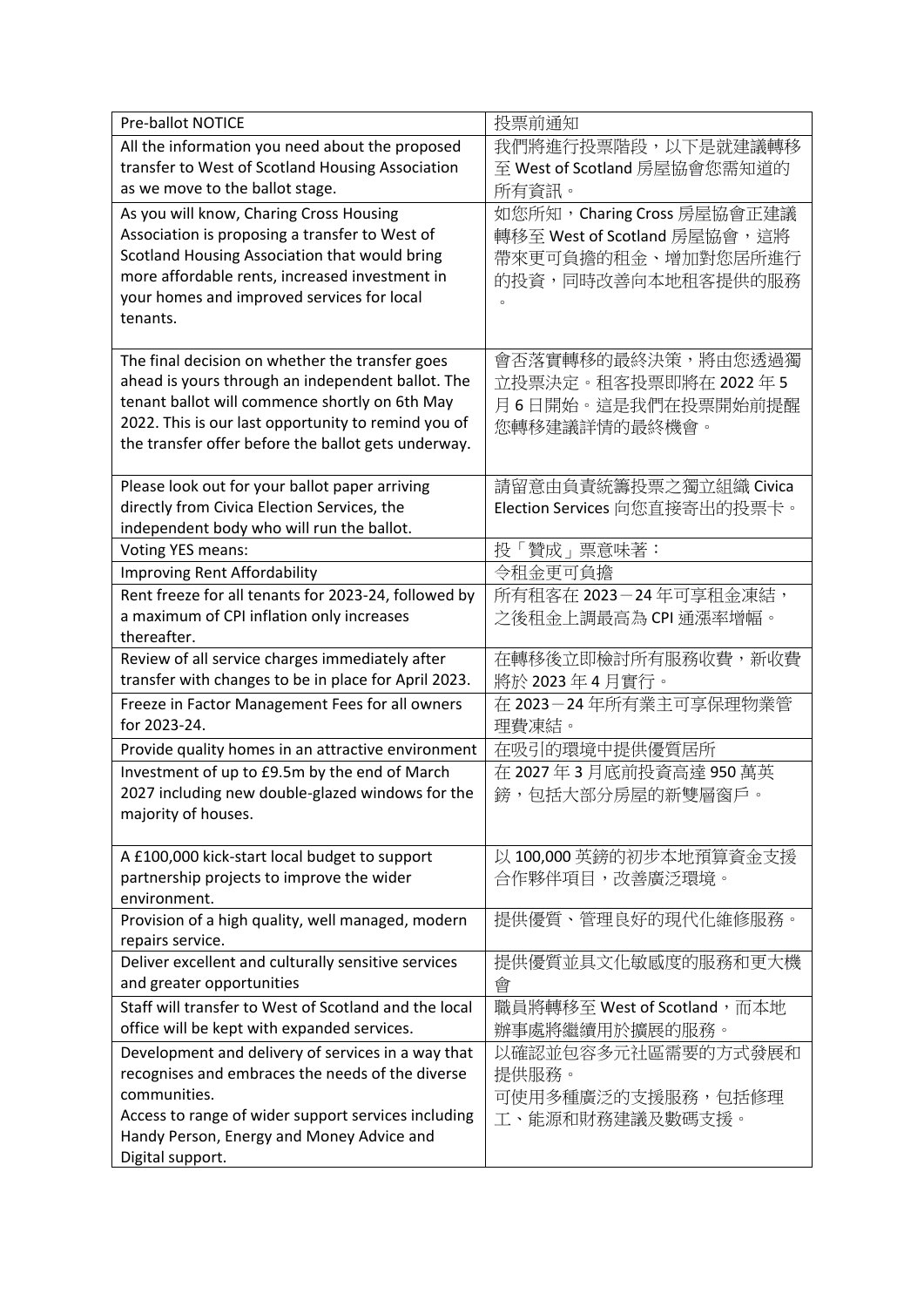| Customer App which gives 24/7 access to online                                                         | 提供顧客應用程式,讓所有人可24小時                 |
|--------------------------------------------------------------------------------------------------------|------------------------------------|
| services and make service requests.                                                                    | 全天候使用網上服務並提出服務要求。                  |
| <b>Strong Governance and Financial Strength</b>                                                        | 強健的監管和財務優勢                         |
| An estimated £300,000 of savings per year which                                                        | 預計每年節省 300,000 英鎊, 將用於維持           |
| will be used to maintain lower rents.                                                                  | 較低租金。                              |
|                                                                                                        |                                    |
| Post transfer 30-year business plan that addresses                                                     | 轉移後30年業務計劃將應付 Charing              |
| the gaps in Charing Cross's current plan and shows                                                     | Cross 目前計劃的空隙,同時展示如何履              |
| how all of the transfer promises will be delivered.                                                    | 行所有轉移承諾。                           |
|                                                                                                        |                                    |
| A new residents association representing the<br>Woodlands and Garnethill communities and               | 新的居民協會代表 Woodlands 和               |
| increased opportunities for Charing Cross tenants                                                      | Garnethill 社區, Charing Cross 租客將可有 |
| to participate in decision making and monitor                                                          | 更多機會參與決策並 <b>監察轉移承諾</b> 。          |
| transfer promises.                                                                                     |                                    |
| Strong and skilled Management Board at West of                                                         | West of Scotland 擁有強健和富有專業技        |
| Scotland that will ensure full compliance with                                                         | 能的管理委員會,將會確保完全符合規管                 |
| Regulatory Standards, good governance, scrutiny,                                                       | 標準、良好監管、審查和穩健的決策。                  |
| and robust decision making.                                                                            |                                    |
| A clear focus on value for money to support                                                            | 以物有所值為清晰目標,提升效率並為租                 |
| efficiency and delivering more for tenants.                                                            | 客提供更多服務。                           |
| Developing our People                                                                                  | 員工發展                               |
| Strong leadership as well as access to a range of                                                      | 透過強健領導以及 West of Scotland 的多       |
| specialist support teams within West of Scotland to                                                    | 個專家支援團隊,幫助職員提供優質顧客                 |
| help staff provide excellent customer service - in<br>line with West of Scotland's Values and Customer | 服務,這將符合 West of Scotland 的價值       |
| Care Charter.                                                                                          | 和顧客護理約章。                           |
| These benefits will only be delivered if tenants                                                       | 只有在租客投票「贊成」轉移至 West of             |
| vote 'Yes' for the transfer to West of Scotland. The                                                   | Scotland,才能獲得這些好處。投票將在             |
| ballot will be open between Friday 6th May 2022                                                        | 2022年5月6日星期五開始,並於2022              |
| and 5pm on Monday 6th June 2022.                                                                       | 年6月6日星期一下午5時結束。                    |
| WHEN YOU GET YOUR VOTING PAPER                                                                         | 當您收到投票卡                            |
| DON'T DELAY, VOTE RIGHT AWAY!                                                                          | 請勿遲疑,立即投票!                         |
| <b>Transfer Promises</b>                                                                               | 轉移承諾                               |
| Ensuring rents are more affordable.                                                                    | 確保租金更可負擔。                          |
| Ensuring service charges are necessary, clear and                                                      | 確保服務費符合所需、清晰和透明,同時                 |
| transparent and contractors are effectively                                                            | 有效地管理合約商以提供物有所值的優質                 |
| managed to deliver good services that are value for                                                    | 服務。                                |
| money.                                                                                                 |                                    |
| Accelerating and improving the investment                                                              | 加速並改善投資計劃(新廚房、窗戶等),                |
| programme (new kitchens, windows etc) to deliver                                                       | 以在我們的居所提供必須的改善工程。                  |
| much needed work in our homes.                                                                         |                                    |
| Working with others to improve the management                                                          | 與其他人合作改善管理和外部環境的實際                 |
| and physical condition of the external                                                                 | 狀況。                                |
| environment.                                                                                           |                                    |
| Ensuring a strong and positive culture focused on<br>customer excellence.                              | 確保有著重優質顧客體驗的強健正面文                  |
|                                                                                                        | 化。                                 |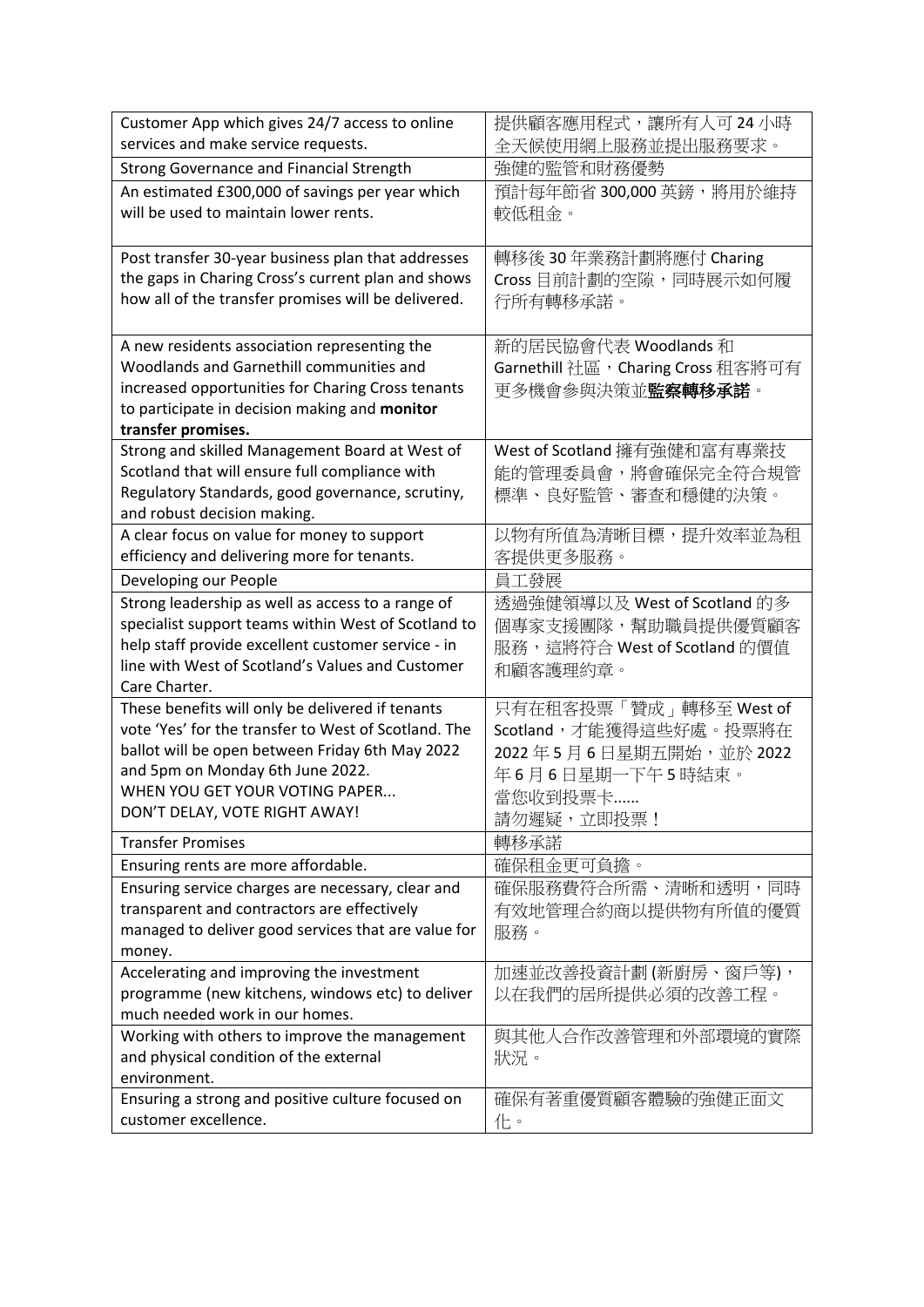| Greater access to staff and services at a time,                                                        | 以適合租客和保理業主的時間、地點和方                |
|--------------------------------------------------------------------------------------------------------|-----------------------------------|
| place, and manner to suit the needs of tenants and<br>factored owners (providing new online services). | 式,讓使用者更易接觸到職員並使用服務<br>(提供新的網上服務)。 |
| Providing a quality factoring service that                                                             | 提供物有所值的優質保理服務。                    |
| demonstrates value for money.                                                                          |                                   |
| Offering a range of wider support services to help                                                     | 提供多種不同支援服務,幫助支援租客提                |
| support tenants to improve life opportunities and                                                      | 升生活機會,以應付自己和社群不斷轉變                |
| to meet their own and their community's changing                                                       | 的需要。                              |
| needs.                                                                                                 |                                   |
| Consulting with you                                                                                    | 向您諮詢……                            |
| During March we consulted with Charing Cross                                                           | 在3月時我們就建議轉移至 West of              |
| tenants on the proposed transfer to West of                                                            | Scotland 向 Charing Cross 租客進行諮詢。  |
| Scotland.                                                                                              |                                   |
|                                                                                                        |                                   |
| We spoke to 94% of households and it was great to                                                      | 我們接觸了94%的住戶,並很高興知道                |
| hear that they are excited about the proposed                                                          | 大家對建議轉移充滿期待,並告訴我們他                |
| transfer and tell us what they are looking forward                                                     | 們希望見到的好處:                         |
| to:<br>Rent Freeze - one year rent freeze and lower                                                    | 租金凍結-West of Scotland 承諾的一年       |
| increases in the future promised by West of                                                            | 租金凍結及未來降低租金加幅很受租客歡                |
| Scotland have been really welcome news with                                                            |                                   |
| tenants saying that it will make their rents more                                                      | 迎,租客指這將讓他們的租金長遠變得更                |
| affordable in the longer term - something that is                                                      | 可負擔。由於生活成本上漲,很多人面對                |
| important to them given the financial challenges                                                       | 財務挑戰,這項好處對他們非常重要。                 |
| many face due to cost of living increasing.                                                            |                                   |
| More investment in homes - West of Scotland has                                                        | 對居所作出更多投資–West of Scotland        |
| promised a significant investment in tenants'                                                          | 承諾對租客的居所進行重大投資,包括大                |
| homes including new windows for most homes and                                                         | 部分房屋的新窗戶,租客認為這項投資非                |
| tenants felt this was much needed.                                                                     | 常有必要。                             |
| More investment in the local community - tenants                                                       | 在本地社區進行更多投資–租客指他們希                |
| say they want to feel the area around their homes                                                      | 望居所附近環境有良好打理,樂意看到                 |
| is well looked after as the homes they live in, and                                                    | West of Scotland 承諾投票改善本地環境       |
| they were pleased to see West of Scotland's                                                            | $\circ$                           |
| promise to invest in improving the local                                                               |                                   |
| environment.                                                                                           |                                   |
| Providing support services - tenants liked the idea                                                    | 提供支援服務–租客喜歡 West of               |
| of the range of extra support services provided by                                                     | Scotland 提供多種額外支援服務的構思,           |
| West of Scotland such as Handy Person and Energy                                                       | 包括修理工和能源建議。                       |
| Advice.                                                                                                |                                   |
| With the pressure on my finances, I was delighted                                                      | 我面對財務壓力,很高興聽到如果我們投                |
| to hear about the rent freeze promise next year if                                                     | 票支持 West of Scotland ,下年度可以有      |
| we vote for West of Scotland                                                                           | 租金凍結承諾。                           |
| Great to hear that West of Scotland are keeping the                                                    | 我很高興聽到 West of Scotland 將保持本      |
| local office open and that the staff jobs are safe.                                                    | 地辦事處運作,所有職員的工作都可保持                |
|                                                                                                        |                                   |
| I'm keen to get involved in the new Residents                                                          | 我很熱衷參與 West of Scotland 將會設立      |
| Group that West of Scotland will set up to help                                                        | 的新居民小組,以幫助決定本地服務方向                |
| shape local services.                                                                                  |                                   |
| The promise of new double glazed windows will                                                          | 新雙層窗戶的承諾將對我和我的家人有重                |
| make such a difference to me and my family!                                                            | 大影響!                              |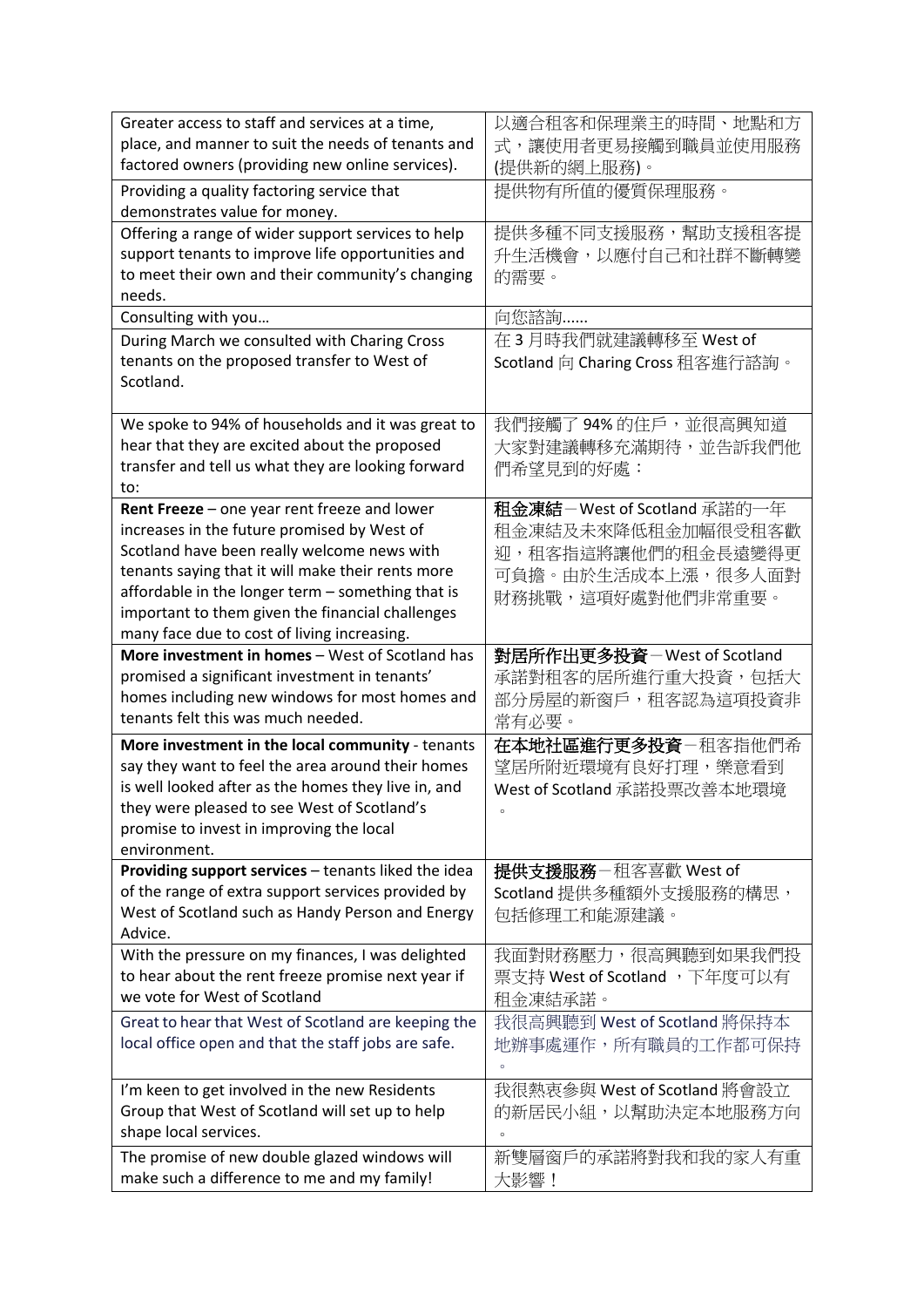| <b>Frequently Asked Questions</b>                     | 常見問題                                 |
|-------------------------------------------------------|--------------------------------------|
| How do we know West of Scotland will do what          | 我們怎樣知道 West of Scotland 會履行承         |
| they have promised?                                   | 諾?                                   |
| West of Scotland will establish a Resident's          | West of Scotland 將設立居民協會, 負責         |
| Association that will monitor progress with the       | 監察轉移承諾進度,同時向租客提供定期                   |
| transfer promises and send regular communication      | 通訊。West of Scotland 也需要向蘇格蘭          |
| to tenants. West of Scotland will also be required    | 房屋管理局和董事會匯報進度。                       |
| to report to the Scottish Housing Regulator and       |                                      |
| their Board on progress made.                         |                                      |
| What happens if not enough tenants vote "yes" in      | 如果在投票時沒有足夠租客投「贊成」                    |
| the ballot?                                           | 票,那會怎樣?                              |
|                                                       |                                      |
| For the transfer to go ahead, the majority of         | 如要落實轉移,我們需要大部分參與投票                   |
| tenants that vote, have to vote YES. If tenants do    | 的租客投「贊成」票。如果租客不支持自                   |
| not support the voluntary transfer to West of         | 動轉移至 West of Scotland, Charing Cross |
| Scotland, Charing Cross would continue to face        | 將繼續面對嚴重和緊急的挑戰,因為目前                   |
| serious and urgent challenges as it does not          | 協會並未能符合蘇格蘭房屋管理局(SHR)                 |
| comply with the Scottish Housing Regulator's (SHR)    |                                      |
| Regulatory Standards. This would mean that West       | 的規管標準。這將表示 West of Scotland          |
| of Scotland would not be the transfer partner and     | 將不會成為轉移合作夥伴,同時無法再提                   |
| all of the agreed transfer promises would no longer   | 供所有協議的轉移承諾。在居所中進行投                   |
| be available. Investment in homes and future rent     | 資和未來租金加幅將由 Charing Cross 業務          |
| increases would be determined by the Charing          | 計劃決定,而該業務計劃早已備受壓力。                   |
| Cross business plan which is already under strain.    |                                      |
| How would West of Scotland overcome                   | West of Scotland 在提供雙層窗戶上將如          |
| conservation area restrictions in providing double    | 何克服保育區限制?                            |
| glazed windows?                                       |                                      |
|                                                       |                                      |
| West of Scotland are already in discussions with      | West of Scotland 已就提供雙層窗戶的方          |
| Glasgow City Council (GCC) about how they can         | 法和格拉斯哥市議會 (GCC) 展開討論, 以              |
| provide double glazed windows that meet the           | 符合 GCC 的政策要求。他們有信心可以                 |
| requirements of GCC's policies. They are confident    | 找到解決方法,讓他們在所有需要更換窗                   |
| of being able to find a solution that will allow      | 戶的居所中裝設雙層窗戶。                         |
| double glazed windows to be installed in all homes    |                                      |
| due for replacement windows.                          |                                      |
| Will the Charing Cross staff be kept?                 | 將可保留 Charing Cross 職員嗎?              |
| Charing Cross staff will transfer to West of Scotland | Charing Cross 職員將會轉移至 West of        |
| and become part of their staff team. They will be     | Scotland, 並成為他們員工團隊的一部分              |
| led by West of Scotland's Leadership Team and         | 。他們將由 West of Scotland 領導團隊帶         |
| have access to training and resources to help them    | 領,並可使用各種培訓和資源,以協助他                   |
| deliver excellent standards of customer service to    | 們向租客和其他顧客提供優質顧客服務。                   |
| tenants and other customers. All staff at West of     | 我們期望所有 West of Scotland 職員的服         |
| Scotland are expected to behave in a way that         | 務都能反映他們的價值,您可以在他們的                   |
| reflects their values which you can find out about    | 網站:www.westscot.co.uk 上瞭解詳情。         |
| on their website www.westscot.co.uk                   |                                      |
| Do you need to sign a new tenancy agreement?          | 您需要簽訂新租約嗎?                           |
| Your tenancy will be automatically transferred to     | 您的租約將會自動轉移至 West of                  |
| West of Scotland and all of your rights will be       | Scotland,所有權益將獲得保護。                  |
| protected.                                            |                                      |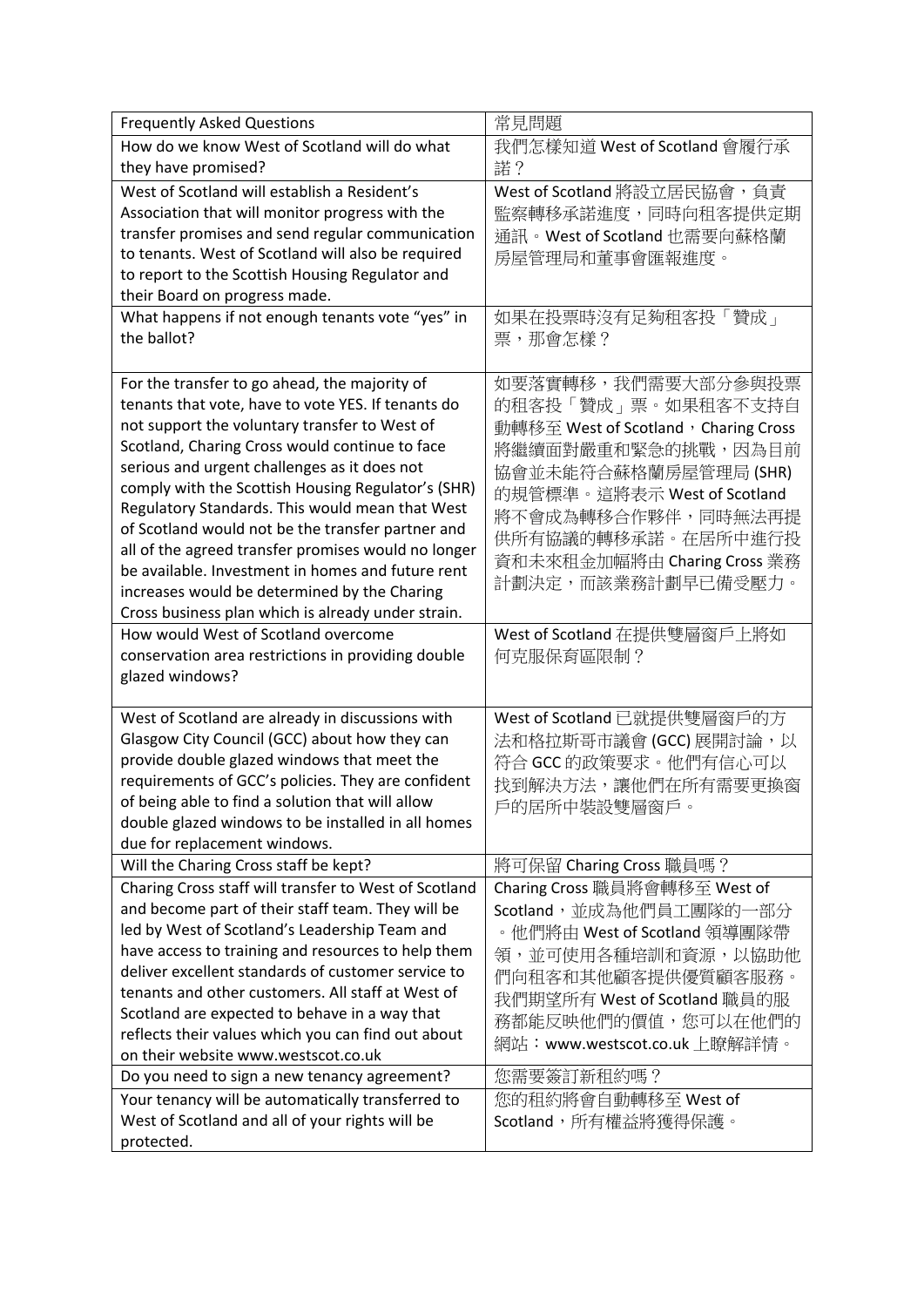| How will West of Scotland provide information to<br>ensure tenants are clear on the new                    | West of Scotland 將如何提供資訊, 確保      |
|------------------------------------------------------------------------------------------------------------|-----------------------------------|
| arrangements?                                                                                              | 租客知悉新安排?                          |
| West of Scotland will issue a welcome pack with all                                                        | West of Scotland 將向所有租客提供一個       |
| relevant information to all tenants which will be                                                          | 帶有所有相關資訊的歡迎文件包,之後會                |
| followed up by a welcome visit by a member of                                                              | 由職員進行歡迎家訪跟進。                      |
| staff.                                                                                                     |                                   |
| What happens if you are on the transfer list with                                                          | 如果您在 Charing Cross 的轉屋清單上,而       |
| Charing Cross and the transfer goes ahead?                                                                 | 轉移最終落實,那會怎樣?                      |
| You will be automatically added to the transfer list                                                       | 您將會自動加入 West of Scotland 的轉屋      |
| of West of Scotland and a member of their                                                                  | 清單,他們顧客服務團隊的成員會與您接                |
| Customer Service Team will be in touch to discuss                                                          | 觸並討論您的住屋需要。這將表示您可以                |
| your housing needs. This will mean you have                                                                | 接觸到格拉斯哥、聯立郡和愛爾郡內更多                |
| access to the much wider range of stock across                                                             | 住屋,包括 West of Scotland 的新建房屋      |
| Glasgow, Lanarkshire and Ayrshire including West                                                           | 當中在 2026年底前會提供 700個新住             |
| of Scotland's new build housing with 700 new                                                               | 所。                                |
| homes to be created by the end of 2026.                                                                    | Charing Cross 的管理委員會是否會繼續存        |
| Will the Management Committee of Charing Cross<br>continue to exist?                                       | 在?                                |
|                                                                                                            |                                   |
| Charing Cross would no longer exist as a housing                                                           | Charing Cross 將不會再以房屋協會的身份        |
| association so would no longer require a                                                                   | 存在,因此無需再有管理委員會。租客和                |
| Management Committee. Tenants and other                                                                    | 其他住客可申請成為 West of Scotland 的      |
| residents could apply for shareholding                                                                     | 股東成員,同時可在有空缺時申請加入                 |
| membership in West of Scotland and could apply                                                             | West of Scotland 董事會。             |
| to join the Board of West of Scotland if a vacancy                                                         |                                   |
| becomes available.                                                                                         |                                   |
| What are the benefits for West of Scotland if the                                                          | 如果轉移落實,對 West of Scotland 有什      |
| transfer goes ahead?                                                                                       | 麼好處?                              |
|                                                                                                            |                                   |
| The ability to spread its costs over a larger number<br>of houses will help West of Scotland minimise rent | West of Scotland 將可在更多房屋之間分       |
| increases for their existing tenants and help them                                                         | 攤成本,從而幫助他們現有的租客盡量減                |
| become more resilient as an organisation.                                                                  | 低租金加幅,也有助整個組織更靈活運作<br>$\circ$     |
| What happens next?                                                                                         | 之後會怎樣?                            |
| REMEMBER - this important decision on whether                                                              | 請緊記-會否落實轉移這個重要決策,將                |
| the transfer goes ahead is yours through the                                                               | 由您透過租客投票決定。                       |
| Tenant Ballot.                                                                                             | 確保您運用投票權非常重要。                     |
| It is really important to ensure that you use your                                                         |                                   |
| vote.                                                                                                      |                                   |
| Charing Cross Management Committee and staff                                                               | Charing Cross 管理委員會和職員團隊鼓勵        |
| team encourage tenants to cast your vote as soon                                                           | 租客盡快投票,同時對轉移至 West of             |
| as you can and to vote YES for the transfer to West                                                        | Scotland 投下「贊成」一票。                |
| of Scotland.                                                                                               |                                   |
| REMEMBER West of Scotland's transfer promises                                                              | 請緊記,只有當租客投票「贊成」<br>,West          |
| can only be delivered if tenants vote YES.                                                                 | of Scotland 才能兌現轉移承諾。             |
|                                                                                                            |                                   |
| The Ballot will be conducted by Civica Election                                                            | 投票將由英國領先的獨立投票服務供應商                |
| Services, the UK's leading provider of independent                                                         | Civica Election Services 負責進行。投票將 |